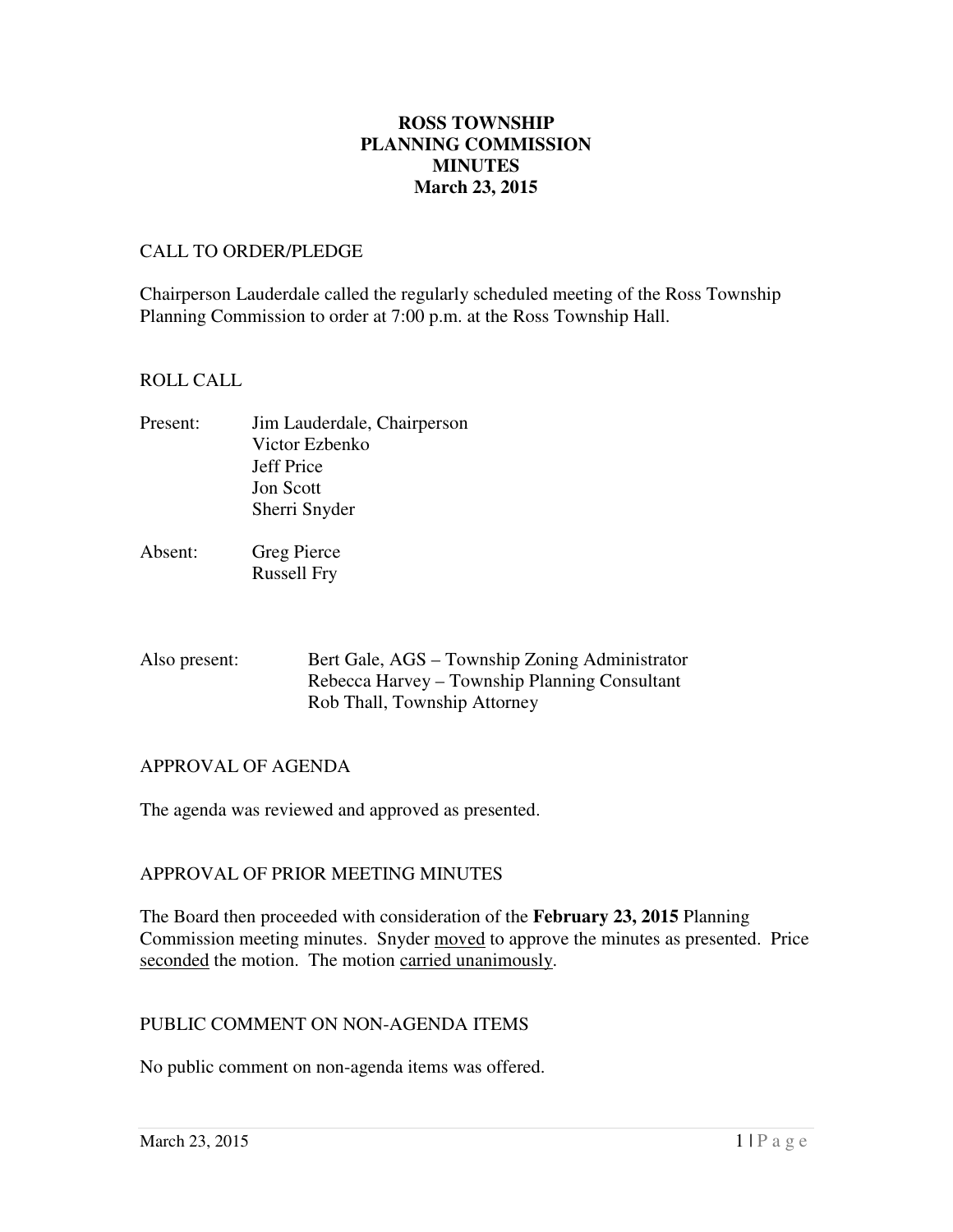# NEW BUSINESS

1. 2015-2016 Planning Commission Meeting Schedule

Scott moved to adopt by resolution the proposed 2015-2016 meeting schedule of the Planning Commission. Price seconded the motion. The motion carried unanimously.

2. Election of Officers

Price moved the nomination and election of Lauderdale as Planning Commission Chair for the 2015-2016 fiscal year. Snyder seconded the motion. The motion carried unanimously.

Scott moved the nomination and election of Price and Fry as Planning Commission Co-Chairs for the 2015-2016 fiscal year. Snyder seconded the motion. The motion carried unanimously.

Snyder moved the nomination and election of Fry as Planning Commission Secretary for the 2015-2016 fiscal year. Scott seconded the motion. The motion carried unanimously.

3. 2014 Planning Commission Annual Report

 The Board noted the accuracy and completeness of the 2014 Annual Report prepared by Chairperson Lauderdale and accepted same as presented.

4. 2015 Planning Commission Work Plan

 Chairperson Lauderdale referenced the draft Planning Commission Work Plan for Fiscal Year 2015-2016. He noted that pursuant to previous Board deliberation, the proposed work items were not prioritized.

Board discussion ensued wherein the following modifications were suggested:

- - Add the following items to 4) *Address Zoning Ordinance Text change(s) as needed, such as:* 
	- : Review Sections 21.4 and 18.4 D.4.
	- : Review sign standards for golf courses (18.2 B.)
	- : Revisit 'livestock facilities' per any 2015 modifications to the GAAMPS
- Note the year that an item is placed on the Work Plan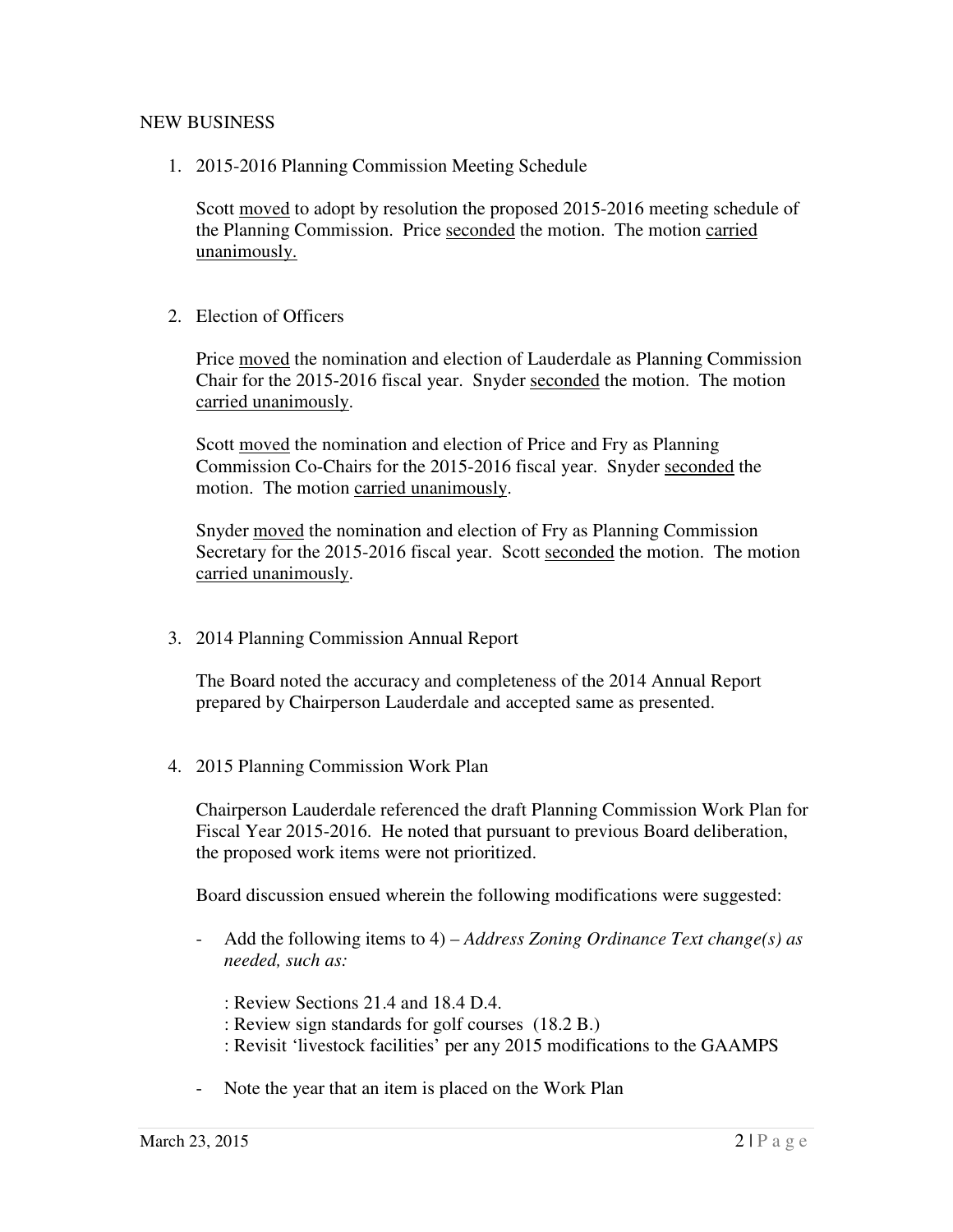The Board accepted the draft Work Plan as revised and scheduled adoption of same for the April Planning Commission meeting.

 5. Public Hearing – **Section 2.2** – Definitions; **Article 20** – Standards Required of Special Land Uses

 Chairperson Lauderdale referenced the Tentative Text of Proposed Amendments to the Zoning Ordinance pertaining to the following:

**Section 2.2** – Definitions: amend so as to add a definition of 'Veterinary Clinic'.

 **Article 20** – Standards Required of Special Land Uses: amend so as to add a new Item 34 providing for 'Veterinary Clinics' as a special land use within the Agricultural and Rural Residential Zoning Districts and providing therein separate criteria for 'small animal clinics' and 'large animal clinics'.

 He stated that the proposed text amendments were considered in response to an application by Adriano Vatta and Linden Stocking. It was noted that the changes have received lengthy Board consideration at meetings of the Planning Commission in November, 2014 and January, 2015 and finalized for public hearing in February, 2015.

 No public comment was offered on the matter. The public comment portion of the public hearing was then closed.

Price moved to recommend approval to the Township Board of the proposed amendment to Section 2.2 as set forth in the March 23, 2015 public hearing notice/tentative text document. Snyder seconded the motion. The motion carried unanimously.

Scott then moved to recommend approval to the Township Board of the proposed amendments to Article 20 as set forth in the March 23, 2015 public hearing notice/tentative text document. Snyder seconded the motion. The motion carried unanimously.

6. Public Hearing – Scott Allen

 The next matter to come before the Board was consideration of the request by Scott Allen for special land use permit/site plan review for the proposed construction of a residential accessory building on a back lot that will exceed the 10% lot coverage requirement. The subject property is located at 555 South Gull Lake Drive and is within the R-1 District.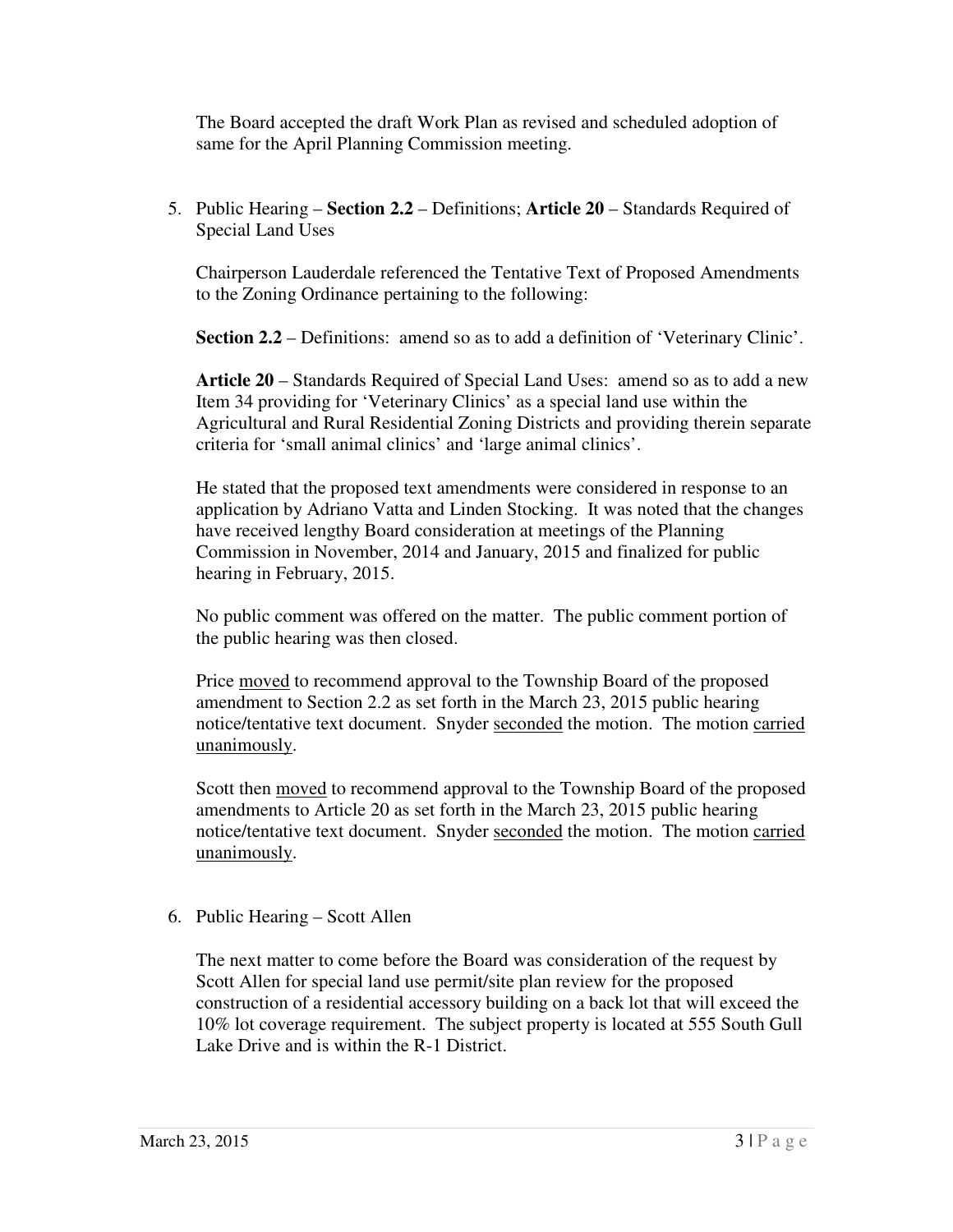Gale referenced the application material and summary review provided on the request. He noted that the subject site is limited to 10% lot coverage pursuant to Sections 16.1 D. and 18.4 D. Gale stated that the proposed accessory building will result in approximately 15% lot coverage.

 Scott Allen was present on behalf of the application. He stated that he purchased the portion of the property occupied by the house and the subject back lot in 2001 as a single lot. Allen explained that a 1344 sq ft garage and a shed are currently located on the back lot and that he proposes to remove the shed and construct the a pole barn. He confirmed that the proposed accessory building will be used for residential storage.

 Allen noted that the back lot is surrounded by open land that is wooded and that the accessory building will have little impact on adjacent property.

 No public comment was offered on the matter and the public comment portion of the public hearing was closed.

 The Board proceeded with a review of the application pursuant to Section 18.4 D. – residential accessory buildings/structures. It was confirmed that the proposed building will meet building height and location requirements . . . but will exceed the 10% lot coverage requirement. It was further noted that the accessory building is proposed to be used for a purpose incidental to residential uses allowed within the R-1 District. The Board noted that a variance is not required for the proposed accessory building and that the site plan presented is acceptable.

 In consideration of the Special Land Use Criteria set forth in Section 19.3, the Board concluded the following: the proposed accessory building will be compatible with other uses/buildings allowed within the District and with the natural environment; its location on the subject site will not adversely affect public services or facilities serving the area; adequate parking is provided on the site; and, the proposed accessory building will not be detrimental to adjacent properties, the public health, safety and general welfare of the community, or the character of the site given its proposed use/location and the existing use and land cover of the surrounding properties. It was further noted that the proposed accessory buildings meets the Site Plan Review Criteria set forth in Section 21.6 B.

 In response to Board questions, Allen confirmed that access will be provided to the rear of the property during construction and that adequate area exists for the control of storm water runoff.

 It was reiterated that the above findings were based on the application documents presented and the representations made by the applicant at the meeting.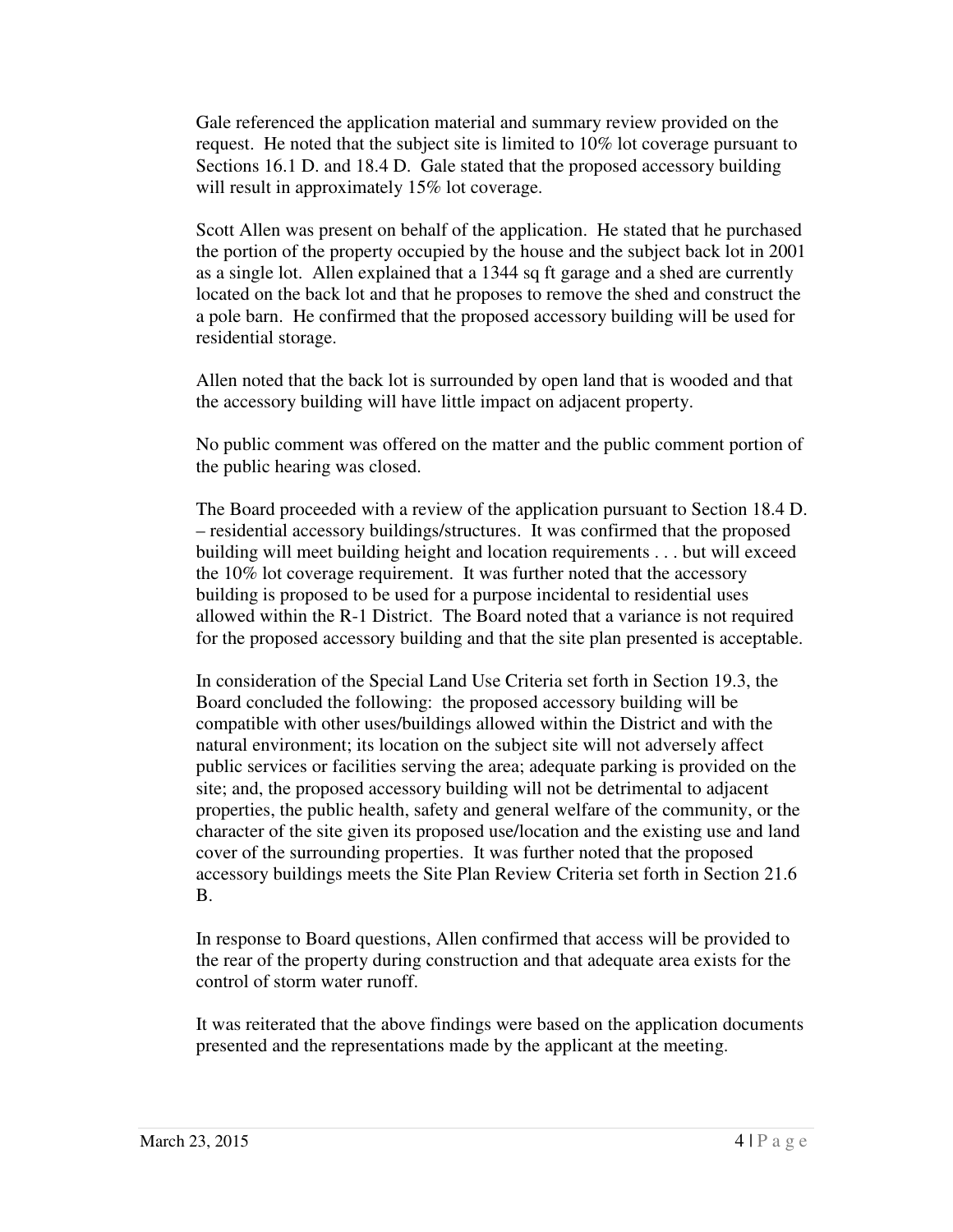Price then **moved** to grant Special Land Use Permit/Site Plan Approval for the proposed accessory building on the subject back lot based upon the review findings of Section 18.4 D. – residential accessory buildings/structures, Section 19.3 – Special Land Use Criteria, and Section 21.6 – Site Plan Review Criteria and conditioned upon its use as accessory to a permitted residential principal building. Snyder seconded the motion. The motion carried unanimously.

7. Public Hearing – Mark Olsen

 The next matter to come before the Board was consideration of the request by Mark Olsen for special land use permit/site plan review for the proposed construction of a 30 ft x 40 ft residential accessory building within the front yard. The subject property is located at 13565 East C Avenue and is within the R-R District.

 Gale referenced the application material and summary review provided on the request.

request.<br>Mark Olsen was present on behalf of the application. He stated that the accessory building is proposed to be located well in compliance with all setback requirements and will be approximately 850 ft from the roadway. He further noted that a tree line exists between the house and the road and that visibility from the roadway or adjoining property will be minimal. Olsen explained that development on adjacent property is not close and that the rear yard accessory building on the property in front of the subject site will be closer to the road than the proposed accessory building.

 In review of the Site Plan, it was further noted that the existing septic system on the west side of the house and the topography and retaining wall along the east side of the property limit the building options on the property.

 No public comment was offered on the matter and the public comment portion of the public hearing was closed.

 The Board proceeded with a review of the application pursuant to Section 18.4 D. – residential accessory buildings/structures. It was confirmed that the proposed building will meet building height/setback and lot coverage requirements. It was further noted that the accessory building is proposed to be used for residential storage, personal boat storage, and a workshop. The Board noted that a variance is not required for the proposed accessory building and that the site plan presented is acceptable.

 In consideration of the Special Land Use Criteria set forth in Section 19.3, the Board concluded the following: the proposed accessory building will be compatible with other uses/buildings allowed within the District and with the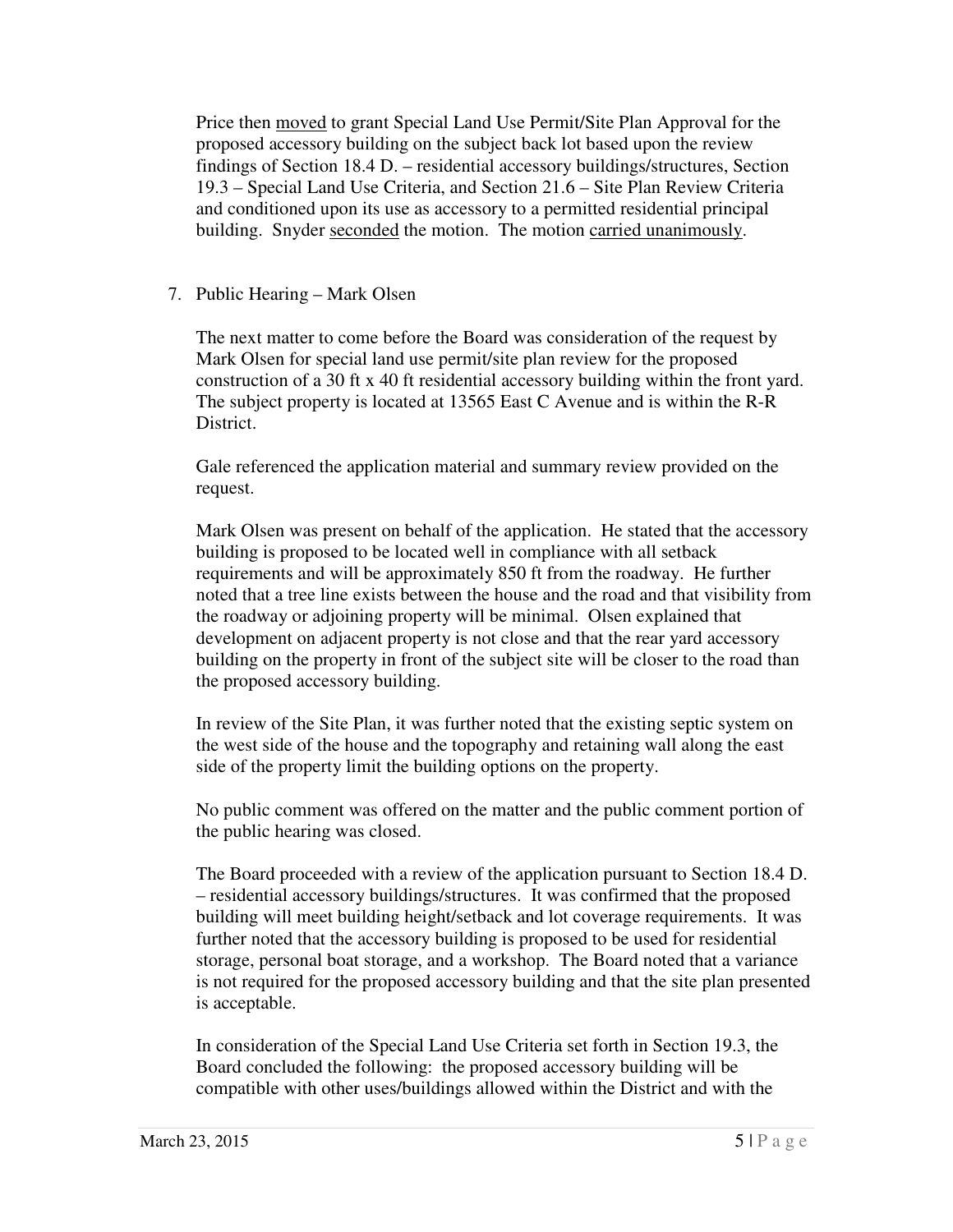character of the property; there will be limited visibility of the proposed accessory building from adjacent property or the roadway given the size of the property, existing land cover, and the location of the building; limited tree removal is proposed; no additional site access or parking are required; and, residential use of the accessory building is proposed. It was further noted that the proposed accessory buildings meets the Site Plan Review Criteria set forth in Section 21.6 B.

 It was reiterated that the above findings were based on the application documents presented and the representations made by the applicant at the meeting.

Price then **moved** to grant Special Land Use Permit/Site Plan Approval for the proposed accessory building within the front yard of the subject site based upon the review findings of Section 18.4 D. – residential accessory buildings/structures, Section 19.3 – Special Land Use Criteria, and Section 21.6 – Site Plan Review Criteria and conditioned upon its use as accessory to a permitted residential principal building. Snyder seconded the motion. The motion carried unanimously.

# UNFINISHED BUSINESS

1. Screening Standards

 Chairperson Lauderdale noted that the Board had previously discussed revising the screening standards in the Ordinance to address the use of "berms" *(Section 18.6 A.)* As requested, Harvey had provided the Board with examples of good screening standards that would give both direction and flexibility in establishing effective screens.

 Due to the lateness of the hour, the Board agreed to postpone discussion of the sample text to the April meeting.

2. Recreation Plan

 Chairperson Lauderdale noted that the Board had been asked to review and prioritize the 'Action Items' set forth in the Recreation Plan so that they may qualify for DNR grants.

 Due to the lateness of the hour, the Board agreed to postpone discussion of the matter to the April meeting.